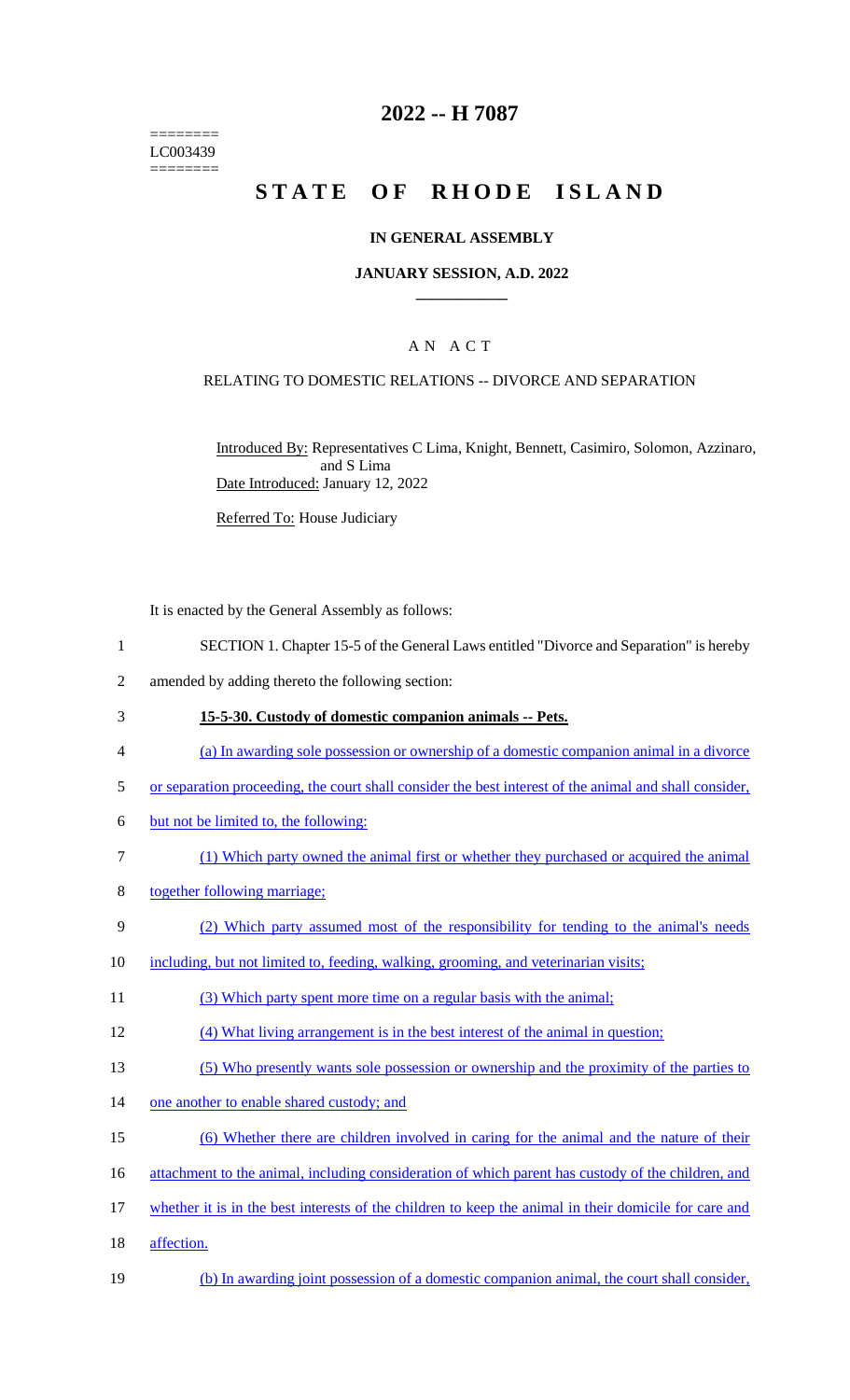- 1 but not be limited to, the following:
- 2 (1) How long the animal will stay with each party to the animal possession determination;
- 3 (2) How veterinary visits and costs shall be handled;
- 4 (3) Who shall be responsible for basic needs of the animal including, but not limited to,
- 5 food, toys, pet sitting, and daycare expenses while the animal is in each party's home; and
- 6 (4) Any additional criteria the court determines relevant to the care and possession of the 7 animal.
- 8 (c) Either party to a divorce or separation proceeding pursuant to this chapter may petition 9 the court in a form prescribed by the court for the temporary allocation of sole or joint possession
- 10 of and responsibility for the companion animal jointly owned by the parties, and at any time prior
- 11 to the court's decision, the parties may also enter into an agreement allocating the sole or joint
- 12 ownership or responsibility for the companion animal.
- 13 (d) If the court finds that a companion animal of the parties is a marital asset, it shall

14 allocate the sole or joint ownership of and responsibility for a companion animal of the parties. In

- 15 issuing an order under this subsection, the court shall take into consideration the well-being of the
- 16 companion animal under the standards set forth in this section.
- 17 (e) As used in this section, "companion animal" means a domesticated animal or pet and
- 18 shall not include assistance animals (also called service animals), which are defined as any animal
- 19 that is individually trained to do work or perform tasks for the benefit of an individual with a
- 20 disability including a physical, sensory, psychiatric, intellectual, or other mental disability.
- 21 SECTION 2. This act shall take effect upon passage.

======== LC003439 ========